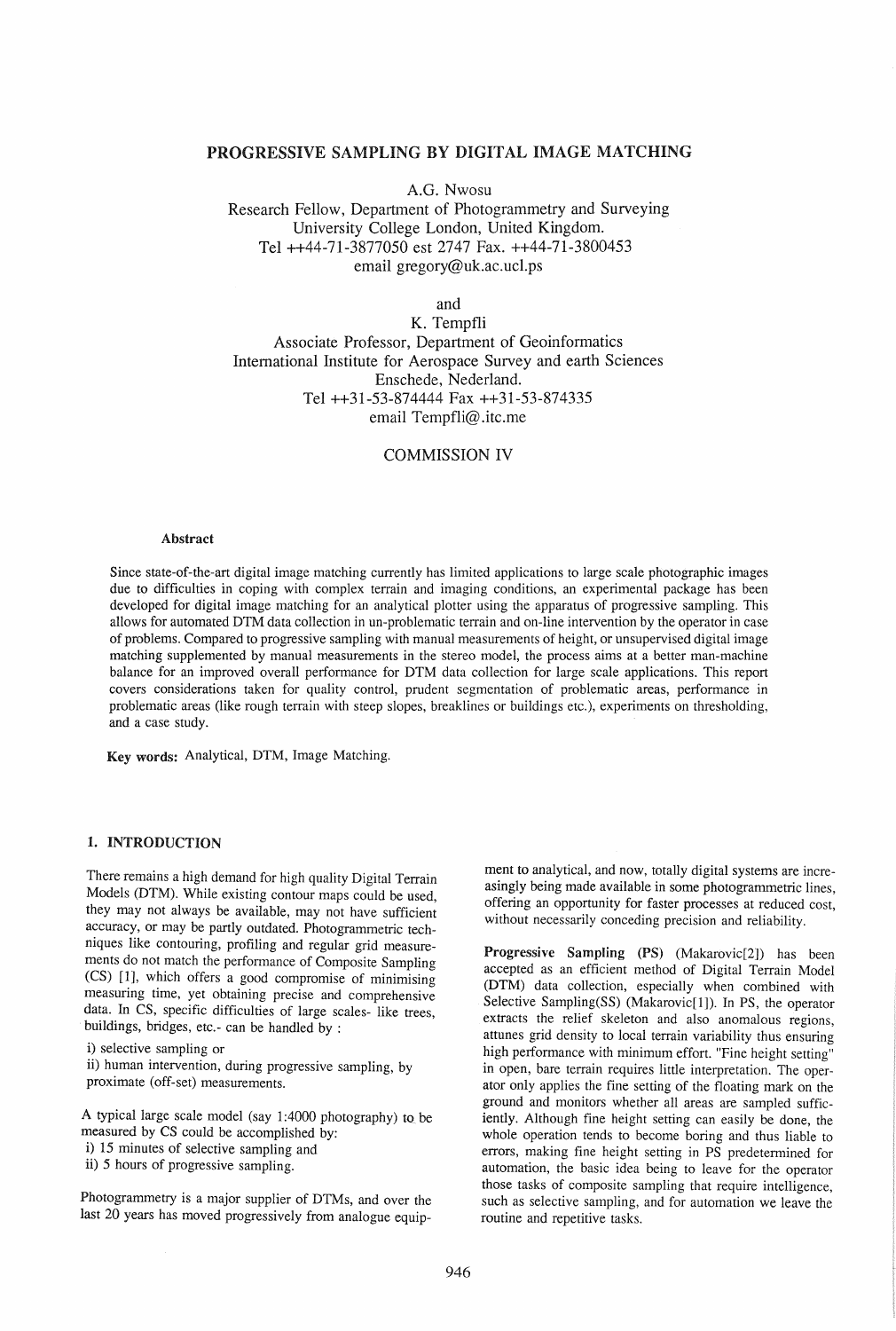This can be achieved with CCD cameras installed in the KERN DSRll and image correlation software which works reasonably well in 'easy terrain' (Petril[3]). It is based on the Vertical Line Locus (VLL) concept (see ([4][5] for more details) and this project was implemented on it. Experiments with the DSR correlators show that the system is easy to use, with only relative and absolute orientation as preprocessing. However, if applied, it takes about 3 times as much time per point as an operator on semi-automatic PS (4secs. versus 1.5secs. (M. Li[6]) and is 3 times less accurate (0.03% versus 0.01% of H (Cogan & Hunter  $[4]$ ). The matching algorithm on the KERN DSRll does not take terrain slope into account and is not recommended to be used for slopes greater than 30 degrees (Cogan & Hunter[4]).

Research on automated data collection for DTMs has been tremendous and followed two approaches, on-line correlation techniques and off-line digital image matching. Off-line systems are very desirable because they need not be timeefficient, therefore being convenient, plus the advantage of needing minimum special hardware, not to mention the phenomenal reduction in recent years in the cost of microprocessors and digital storage systems giving impetus the continuing improvements in performance. The inherent advantages of digital off-line systems, as stated by Sarjakoski (cited by Sasse & Altrogge[7]) are:

1) Stable Geometry of digital images.

2) No need for high precision mechanical components.

3) The possibility of incorporating the advantages of digital image processing and gain in speed.

They, however, have the disadvantage of needing costly storage space (Konecny & Pape[8]). Most state-of-the-art systems fall into this category though they are still experimental eg. multi-stage matching (Makarovic & Perreira[9]). On-line digital correlation is applied normally in the environment of an analytical plotter equipped with CCD cameras which scan and digitise small conjugate image patches for matching. On-line image correlation offers the possibility of direct operator intervention and support, especially appealing when large scale images are being processed. On-line systems have the disadvantage of more labour input, but have the advantage of refined performance due to the incorporation of decision strategies in real time, plus the need for small storage space [8].

Straight forward Digital Image Matching (DIM) has limited application yet to large scale photographic images due to the difficulty of DIM to cope with complex terrain and imaging conditions. Shadows occlude essential information in images; some images have poor signal variation of local image areas (texture); buildings and trees obscure the ground surface; steep terrain slopes cause geometric displacements in images. Other factors that could lead to failures are non-optimal image density, contrast etc.. These disturbances posing less prpblems to a human operator than to a set of algorithms, the human being superior still in selecting adequate points for terrain relief sampling. It, therefore, seemed interesting to experiment with a supervised approach based on available components. Aiming at an operational system on short term, the project was to find and implement a viable and efficient strategy to merge two sampling packages, COPS (Tempfli

[10]) and CORREL/DEMCOR (Cogan, Hunter[4], Kern[5]).

The performance of digital correlation for DTM using the VLL concept is likely to improve if:

1) It is applied to areas well suited for correlation. SS could be used to delineate unsuitable areas in order to exclude them from digital image matching.

2) Good approximate values of height are available (Li Peng[11]). PS has a coarse to fine approach which eases the generation of good approximate values.

The major problem in combining CS with digital image matching is to find and implement a good strategy for manmachine interaction concerning relief modelling and quality control. The following questions arise:

1) what should the operator do in SS, prior to PS? 2) what should be done by PS, and when should the operator's interference be mandatory? 3) what should be done after PS?

Attempting to answer these questions requires to build an experimental system from the two working but autonomous components. The easiest and yet sufficient way is modifying the two packages independently and linking them through a data interface.

## 2. STRATEGIC ISSUES

Good threshold setting for PS is important for achieving a comprehensive terrain sample at minimum cost. A threshold too big leads to loosing detail of terrain relief, a threshold too small causes unnecessary measurements being enforced by noise (rather than relevant measurements which are governed by relief variability). The other important aspect is that blunders in height determination (mismatches, for example, top of buildings instead of ground surface) also have the effect of unnecessary measurements (dense sampling around the erroneous point) which should be avoided. Therefore, good threshold setting as well as good error detection procedures are imperative.

#### 2.1 Thresholding (for terrain analysis)

In PS, data analysis by 2nd difference ([1 -2 1]) calculations which are compared with the pre-selected threshold is the basis for selection of new points for sampling. The standard deviation  $(\sigma \nabla)$  of a 2nd difference, based on the propagation of variances can be calculated as:

assuming no correlation then  $\sigma$  =  $\sigma$  $\nabla = h -2h +h$  $\sigma \nabla \approx 2.5* \sigma o$ 

where  $\sigma$ o is the precision of the height measurement. For manual measurements it is in the order of 0.01% to 0.07% of flying height (H), depending on image quality, equipment, and operator. For digital image matching on the DSR1, measuring errors at neighbouring points are less homogenous, M. Li [6] reported a range of 0.035% to 0.070% of H. To avoid densifying the sampling pattern because of random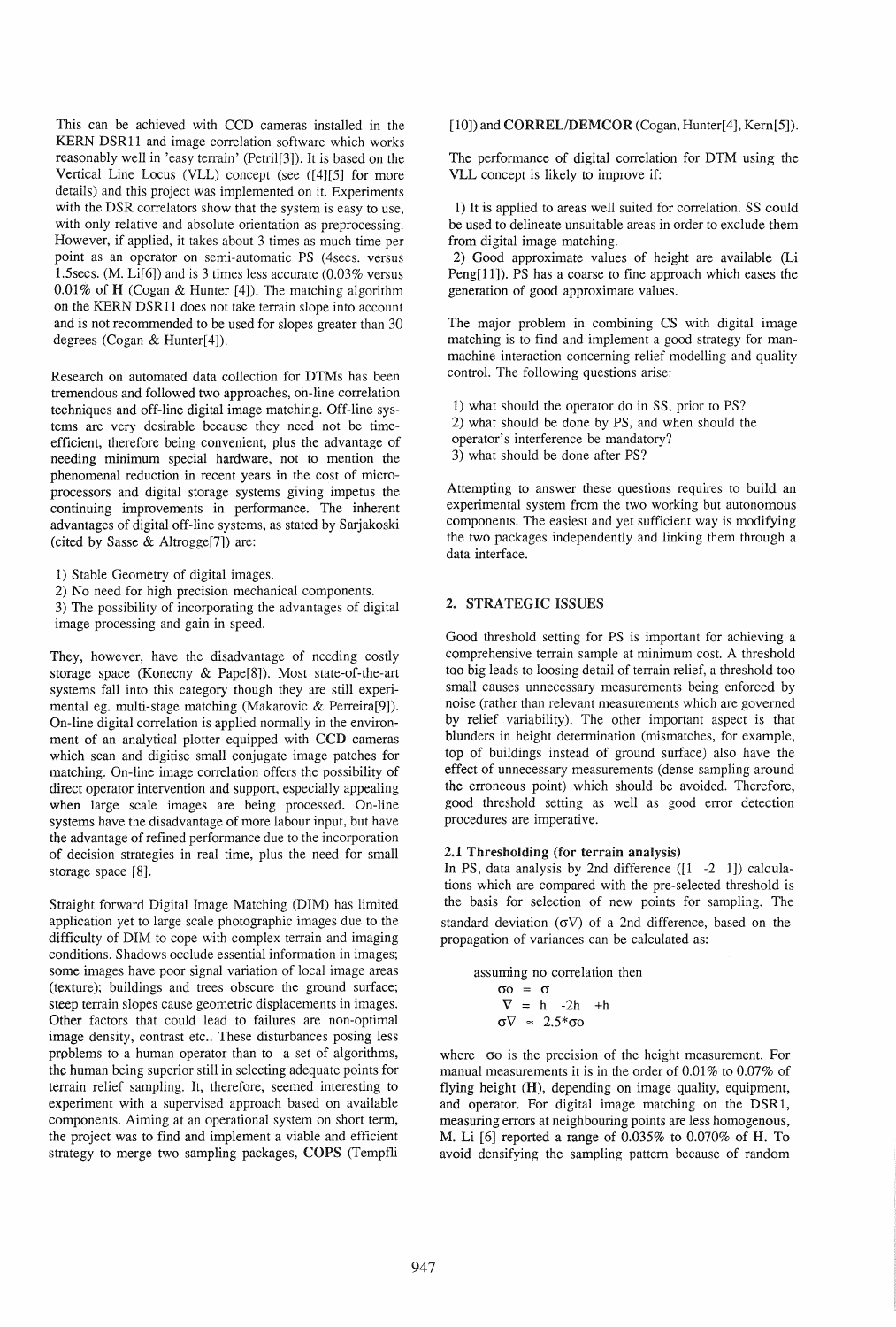measuring errors, the threshold should not be smaller than 2.5\*0.03% of H.

Manual measurements normally do not show erratic deviations in precision between neighbouring sampled points. The heights of neighbouring points determined by digital image matching package tend to be correlated if the sampling sequence allows windows of neighbouring points to overlap. Otherwise, the errors at neighbouring points are often erratic. Experiments should provide more insight how these differences in the nature of the measuring error affect thresholding in PS.

### 2.2 Quality Control

In generating a DTM by image matching, two main problems are encountered at the operating level:

2.21) Failed Match 'Lost': This is caused mainly by dissimilarities of the two images caused by obstacles like trees, sometimes buildings, irregular terrain, electric poles, or lack of signal due to poor texture and the presence of clouds, water bodies and shadows. The solution offered by the CORREL package is that the operator intervenes and measures the height manually. The system that was developed in this project also requests the operator to intervene in cases of a suspicious height value.

2.22) Erroneous match: It is not unusual for image matching to be highly successful when homologous points are:

1) on top of a building or similar man-made objects,

2) on a large expanse of forrest/trees,

3) when there are periodic image patterns, or

4) when you have a homogenous image due to lack of image contents.

5) It should also be considered that the operator may absentmindedly trigger the measuring panel during remeasurements caused by failures.

These are sources of erroneous matches resulting in determined height-values being in gross error. Three possibilities of making checks on their occurrence are:

a) After each point is measured. This gives the simplest solution but the information available for the verification is very limited -essentially the measured value plus project parameters.

b) After each densification run of the sampling pattern in a patch. This reduces intervention and since more information is available from neighbouring points. However, the driving mechanism of the analytical plotter will traverse longer distances as interventions are enforced.

c) After each patch. This improves on the advantages of 'b' but if analysis takes place after all runs of a patch, we may have used a lot of gross-error points for terrain analysis, resulting in the possible selection of unnecessary new points for sampling.

In developing error algorithms, '(a)'was chosen with '(c)' as a refinement. 2nd difference analysis is done on all measured points to check suspicious points that may have escaped the earlier checks, and to fill gap's. This, due to RAM restrictions, has to be implemented in another module and, of course, its utilisation will be optional.

Analyzing measurements to detect gross errors could be implemented with the following different approaches :

1) 2nd difference computations could be compared against a threshold with care taken to choose and justify the threshold.

2) Slopes (delta h) could be calculated between neighbouring points and compared against some threshold chosen from knowledge of the terrain relief. However, during early runs when the grid is coarse, distances are long between points making analysis of calculated gradients run-dependent to avoid necessary interventions being bypassed.

3) A polynomial of sufficient degree could be fitted to the sampled points after each run (or after each patch) and deviations of individual sampled points compared against a chosen threshold. This approach is problematic and would impose heavy additional computation burdens that will adversely affect time efficiency. There is also the problem of deciding what degree of polynomial to use, not to talk of the result of having to work on a cluster of erroneous points.

To improve applicability to large scales choice favoured a simple approach of comparing measured values with the predicted ones (ie. approximate height that is calculated apriori) against a chosen threshold.

## 3. SOFTWARE DESIGN

(PS-DEMZ) evolved from changes to the COPS and CORREL/DEMCOR packages (see Nwosu [12] for full details).

## 3.1 COPS

The modules of COPS for selective sampling SS and patch/run management, were not changed. The major changes to COPS had to do with disabling manual measurement by the operator, except for zero-run which is the initial measurement of a 9-point coarse grid per patch. For the time being, manual measurements of the initial coarse grid provides the best assurance to obtain a good basis for computing approximate values for the subsequent densification runs [Nwosu 12].

### 3.2 CORREL/DEMCOR

A new application package 'DEM' replaces DEMCOR. Its multi-tasked integration with 'CORREL is 'DEMZ', while the integration of 'DEMZ' with 'PS' shall be referred to as 'PS-DEMZ' (the new package).

(PS-DEMZ) has the following vital modules :-

PS\_PSCORP - called only once at the beginning for initiation.

PS\_ANAP - called for analysis after every run less than maximum-run.

CORRREL - the matching package from KERN. DEM - application program that supervises CORREL and sees to quality control.

The package is user friendly, and fits into the framework of COPS as enumerated below. A slated refinement will be to allow the operator to intervene, whenever necessary, to change either the threshold for terrain analysis or the correla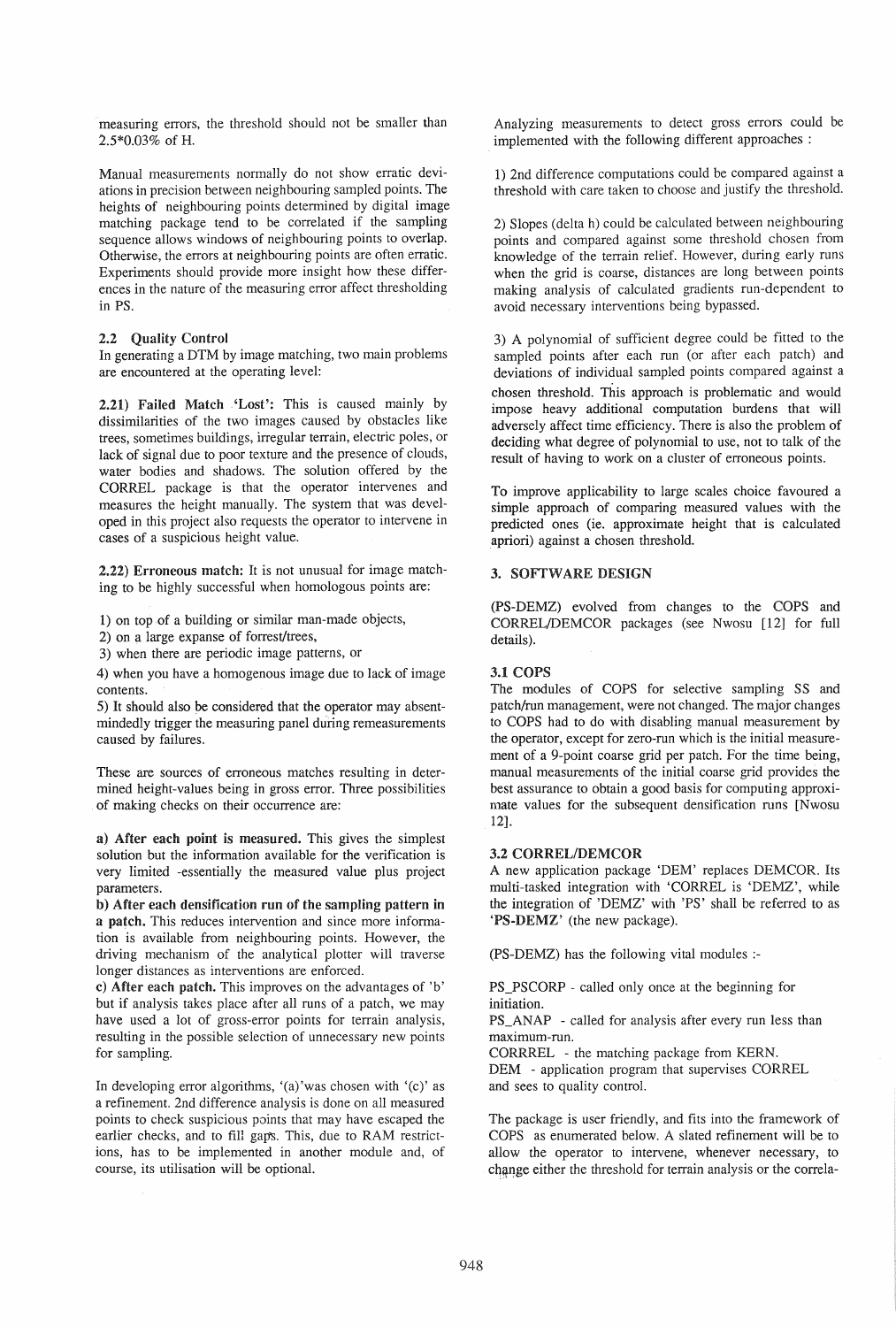tion coefficient, or to make manual measurements of an area where the correlator does not perform well.

## 3.3 Preprocessing and Postprocessing

These are exactly as in COPS, the former involving calibration of minimum grid spacing, inputting project parameters and extraction of terrain skeleton and anomalous regions by selective sampling, while the later involves output conversion and further quality checks.

### 4. EXPERIMENTS

It is necessary to assess the potentials and limitations of this DTM data collection package, especially the accuracy, reliability, convenience of operation and gross-error detection ability, in order to justify further investment in its development. Wide angle photographs at 1:5500 (flying height (H) is approximately 825 meters) of Echellens in the South of France were used for these tests. The diapositives were 5 years old and on visual inspection did not suggest a high image quality. The threshold for acceptance of digital image matching was set (except when otherwise stated) at the normalised value of 0.40. A qualitative classification of the images based on visual interpretation is used as follows:

Image Signal Variation (Texture) Classification: In descending order of suitability for digital image matching, 4 classes were distinguished, ranging from excellent to poor.

Terrain Classification: In ascending order, the terrain roughness was classified into 4 categories, ranging from smooth to rugged.

#### 4.1 Experiments on Precision or speed

In order to find the accuracy obtainable with PS-DEMZ on areas of differing texture and terrain roughness, measurements were made in selected patches of 32m by 32m, and checked on manually measured data using COPS. In an area of flat terrain and good texture, there were no failures and only 5 heights were in error greater than 0.500 meters. Time efficiency was as good as could be obtained from COPS, probably because the good texture of the image ensured that successful matches were obtained from early attempts. The root-mean-square measuring accuracy (RMSE) of all measured points when checked on the manual measurement

 $St. = RMSE$  (correlator + manual).

Sc. = RMSE (correlator only).

Tpp = Time per point in seconds.

 $Fr =$  Failure rate = failures / total no of points measured  $*$  100. Time per point for COPS (PS only) is 2 seconds.

| terrain<br>type | texture | no of<br>pts. | <b>RMSE</b><br>st. | <b>RMSE</b><br>Sc. | $%$ of H | Tpp<br>(secs.) | Fr |
|-----------------|---------|---------------|--------------------|--------------------|----------|----------------|----|
| smooth          | v.good  | 92            | 0.23               | 0.22               | 0.027    |                | 0% |
| sl.rgh          | fair    | 223           | 0.42               | 0.41               | 0.050    | 4.5            | 7% |
| fai.rgh         | good    | 288           | 0.34               | 0.34               | 0.040    | 3.5            | 5% |

Table 1: Performance of PS-DEMZ DTM collection program.

is 0.23 meters. When the error of manual measurement is taken into account, RMSE is reduced to 0.22 meters (0.027%

of H). The time per point is a pointer to difficulties in matching, which is corroborated by the measuring accuracy. See Table 1 below for all the results. The mean of discrepancies tended towards zero, suggesting that the errors were not systematic.

#### 4.2 Experiment on thresholding

For this experiment, it was assumed that a DTM should be produced with a standard error not larger than O.3m.

i) A patch of fair texture was selected, with minimum sampling interval set to 4 meters which corresponds to the matching window size to avoid correlated values of the output DTM. Varying values of the threshold were used to sample the same terrain relief. Then those points not measured were interpolated using simple linear interpolation to form a regular grid; the later was checked on another DTM-set that was measured manually with the COPS package.

ii) The same experiment was performed again, but this time with manual measurements. Thus different threshold values were used for sampling. Later the points not measured were interpolated to form a regular grid, and checked against manually measured regular grid.

A plot was made from the results to aid comparison and also to possibly determine optimum threshold values from it to suit various precision requirements (see figures 1 and 2). Based on this very limited experiment, it would seem that the threshold for PS-DEMZ should not be much larger than the one that would be used for manual PS. A value even smaller than 2.5 times the measuring precision of the VLL method seems advisable, considering both the number of points measured and the RMSE achieved.

## 4.3 Experiments on error detection.

By chance, the sampling pattern was so fortunate that no matches occurred on top of buildings though the software retains routines for their possible occurrence. Further tests are needed to verify their effectiveness.